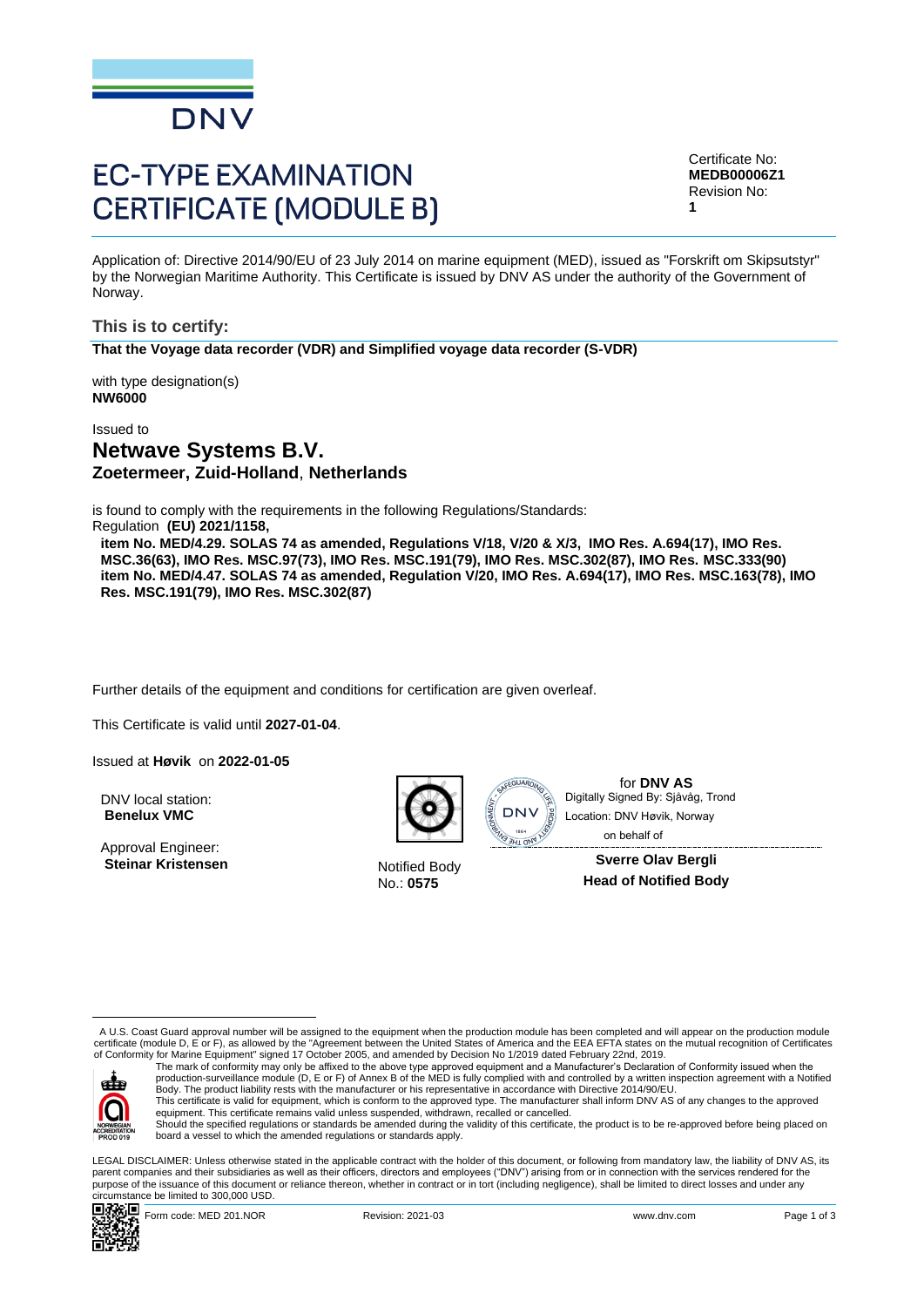

#### **Product description**

NW-6000 is a Voyage Data Recorder (VDR) consisting of the following components:

| Component:                                            | <b>Type designation:</b> | Location <sup>*)</sup> |
|-------------------------------------------------------|--------------------------|------------------------|
| Core Module - Data processor module including Power-, | NW6000                   | Protected              |
| CPU-, Network- and battery backup- modules            |                          |                        |
| <b>Bridge Control Unit</b>                            | NW6010                   | Protected              |
| Audio Hub, 6 audio ports                              | NW6031                   | Protected              |
| Analogue Microphone, interior and exterior            | NW6030                   | Exposed                |
| WaveNet Buscoupler, including 3x IEC 61162-2 ports    | NW6410                   | Protected              |
| Serial Interface Unit, 8 ports, or                    | NW64208                  | Protected              |
| 16 ports                                              | NW64216                  | Protected              |
| <b>VHF</b> interface                                  | NW6060                   | Protected              |
| Float Free Capsule TRON 40VDR                         | NW6880                   | Exposed **)            |
| Hardened Fixed Recording Medium (Capsule) including:  | NW6860                   | Exposed **)            |
| - Netwave PT9-Ninety Underwater Locator Beacon        | NW4860-695               |                        |

#### **Options:**

| Component:                            | <b>Type designation:</b> | Location  |
|---------------------------------------|--------------------------|-----------|
| Video Interface Unit, VGA, 4 channels | NW6044                   | Protected |
| Analogue Interface Unit, 4 channels   | NW64404                  | Protected |
| 8 channels                            | NW64408                  | Protected |
| 12 channels                           | NW64412                  | Protected |
| Digital Interface Unit,<br>8 channels | NW64308                  | Protected |
| 16 channels                           | NW64316                  | Protected |
| 24 channels                           | NW64324                  |           |
| DIN enclosure for DAQ adaptors        | NW64900                  | Protected |
| CM bulkhead enclosure                 | NW6000-920               | Protected |
| <b>Managed Ethernet Switch</b>        | NW6000-7001              | Protected |

\*) Location according to environmental categories as defined in IEC 60945 (2002)

\*\*) The final recording medium (capsules) meet the particular requirements for physical protection as specified in IEC 61996-1

#### **Application/Limitation**

• The NW6000 VDR is to be installed according to manufacturer's documentation.

• Local Area Network connection may be used for transfer of screen images from ECDIS and Radar using LAN interface protocols in IEC 61996-1, Annex E.

See Installation, operation and maintenance manual for details on recording capacity of screen images.

#### **Type Examination documentation**

| <b>DNV</b><br>GL<br><b>No</b> | Document Id                       | Rev.                  | <b>Description</b>                                                                                               |
|-------------------------------|-----------------------------------|-----------------------|------------------------------------------------------------------------------------------------------------------|
| 54                            | 0026~H0203~0000211537             | 01                    | Report: Thales, EMC test report for NW6000 VDR (IACS E.10)<br>Rev. 7/ DNV-CG-0339:2021)                          |
| 53                            | 0026~H0203~0000213498             | 00                    | Report: Thales, Damp- and dry heat test report for NW6000<br>VDR (IACS E.10 Rev. 7/ DNV-CG-0339:2021)            |
| 52                            | UT103098                          | $2014 -$<br>$08-15$   | Report: Universal Testing Inc, Environmental test report for INS-<br>8528M(W) Ethernet switch (NW6000-7001)      |
| 51                            | VT-140905-1                       | $2014 -$<br>09-05     | Report: King Design, Vibration and low temperature test report<br>for INS-8528M(W) Ethernet switch (NW6000-7001) |
| 50                            | 20390                             |                       | Report: Applica, Acoustic noise and compass safe distance test<br>of INS-8528M(W) Ethernet switch (NW6000-7001)  |
| 49                            | 1470539R-ITCEP16V00               | v1.0                  | Report: QuieTek, EMC test report for INS-8528 series Ethernet<br>Switch (NW6000-7001)                            |
| 47                            | BSH/454.VDR/Netwave<br>NW6000/1-1 | $2021 -$<br>$12 - 01$ | Report: BSH, IEC 61162-450 (2018) test report for NW6000<br>VDR/S-VDR                                            |
| 46                            | BSH/454.VDR/Netwave<br>NW6000/1-2 | $2021 -$<br>$12 - 01$ | Report: BSH, IEC 62923-1/-2 (2018) test report for NW6000<br><b>VDR/S-VDR</b>                                    |